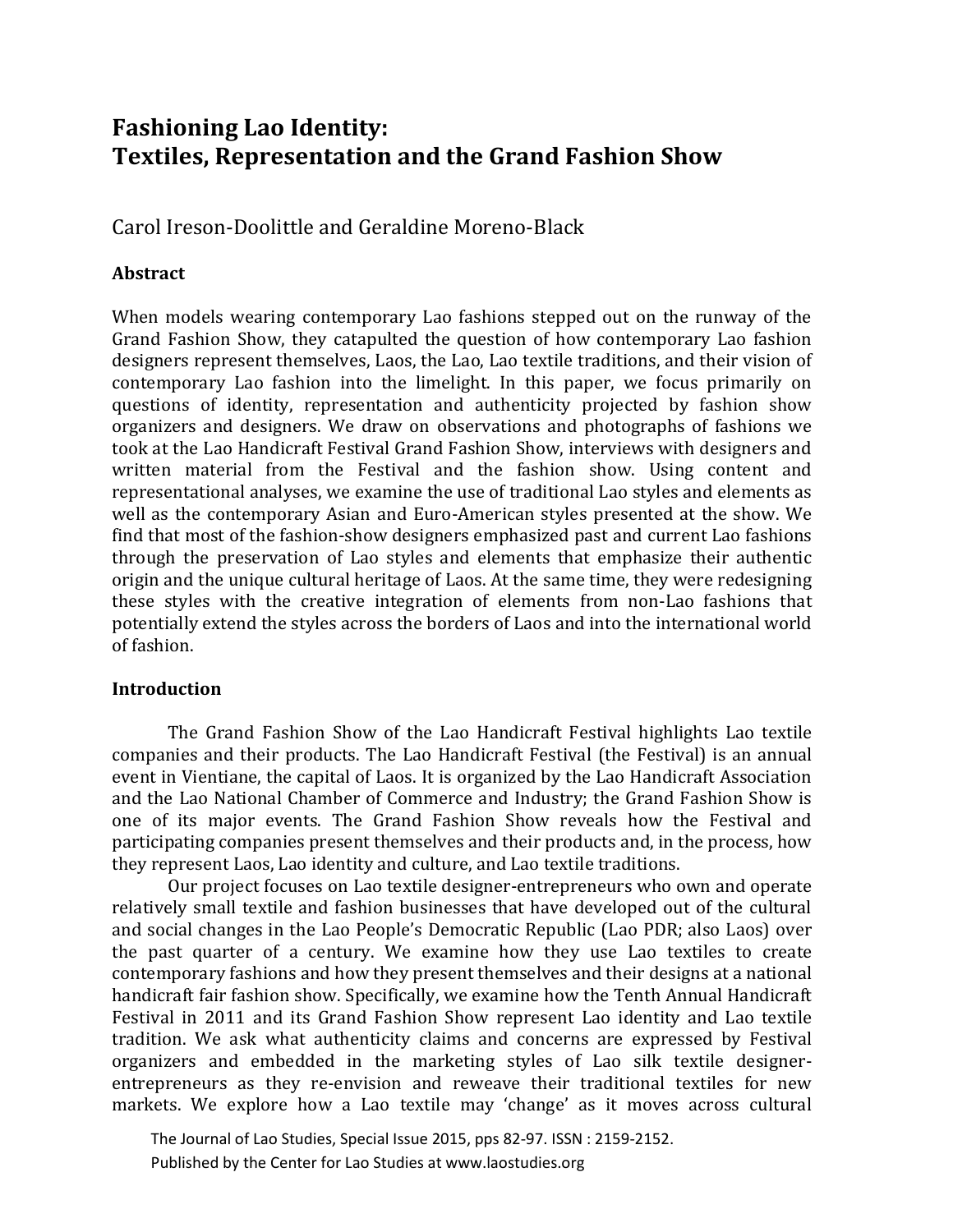boundaries and into the international fashion milieu, taking on not only new styles but new shapes as well.

We begin by tracing the development of Lao textiles and textile companies. We then introduce the concept of identity and its representation and authenticity in fashion, and then present and discuss our observations from the fashion show.

## **Textiles in Laos**

 $\overline{\phantom{a}}$ 

Textiles and textile production in Laos have a long and storied history (Bounyavong and Nanthavongdouangsy 2001; Nanthavongdouangsy n.d.; Ireson-Doolittle and Moreno-Black 2004; McIntosh 2004; Van Esterik 1999). The textiles produced by the Lao weaving businesses we study are inspired by clothing, household items, festival wear, Buddhist ritual items, and trade goods produced by Lao village women and royal weavers. Women in some Lao villages specialized in silk textiles, but Lao women in all villages wove cotton cloth. This village-based weaving continued at least into the 1950s, though factory-made cloth from Hong Kong and Japan gradually displaced handmade cloth in many areas during the 1950s and 1960s. More than a decade of war (1962–1975) on Lao soil disrupted textile production and life itself in many areas (Ireson-Doolittle and Moreno-Black 2004: 122–126). By the early 1970s, most village weavers in the Vientiane Plain had stored their looms (Barber 1979), with the exception of women in Hatsayfong District near Vientiane, who continued to weave elegant silk skirt lengths and skirt borders, marketing them locally and in the nearby capital city.

The Lao People's Revolutionary Party that came to power in 1975 viewed the elaborate hand-woven silks that Lao women had been making since at least the 14th century as the cloth of royalty and of the elite (Christie 1982; Ireson-Doolittle and Moreno-Black 2004; Van Esterik 1999). The Party stifled silk production, but it encouraged the weaving and wearing of traditional cotton textiles using similar skills and designs. Closed borders, the resulting lack of factory-made cloth and government policy that Lao women wear traditional skirts (*sin*) also encouraged the return to weaving in both village and town. The end of the era of Soviet-style communism in the late 1980s brought economic liberalization to the Lao PDR. This included the promulgation of laws regulating outside investment, contracts, inheritance, property rights, trade and, by 1991, a constitution. Slowly and cautiously, private entrepreneurs began to open businesses.

When the master weaver and co-owner of Phaeng Mai Gallery in Vientiane won the 1991 UNESCO prize for her intricate and complex tapestry, Lao weaving received an important stamp of approval from a well-known international organization (Vallard 2011).<sup>1</sup> Several well-positioned women, including the UNESCO prize winner, established companies producing 'artistic textiles' based on traditional Lao silk weaving

<sup>&</sup>lt;sup>1</sup> The prize-winning piece was both a tapestry (i.e., wall hanging) and a piece that utilized the weaving technique called "tapestry." For extensive discussion of this prize, see Vallard 2011.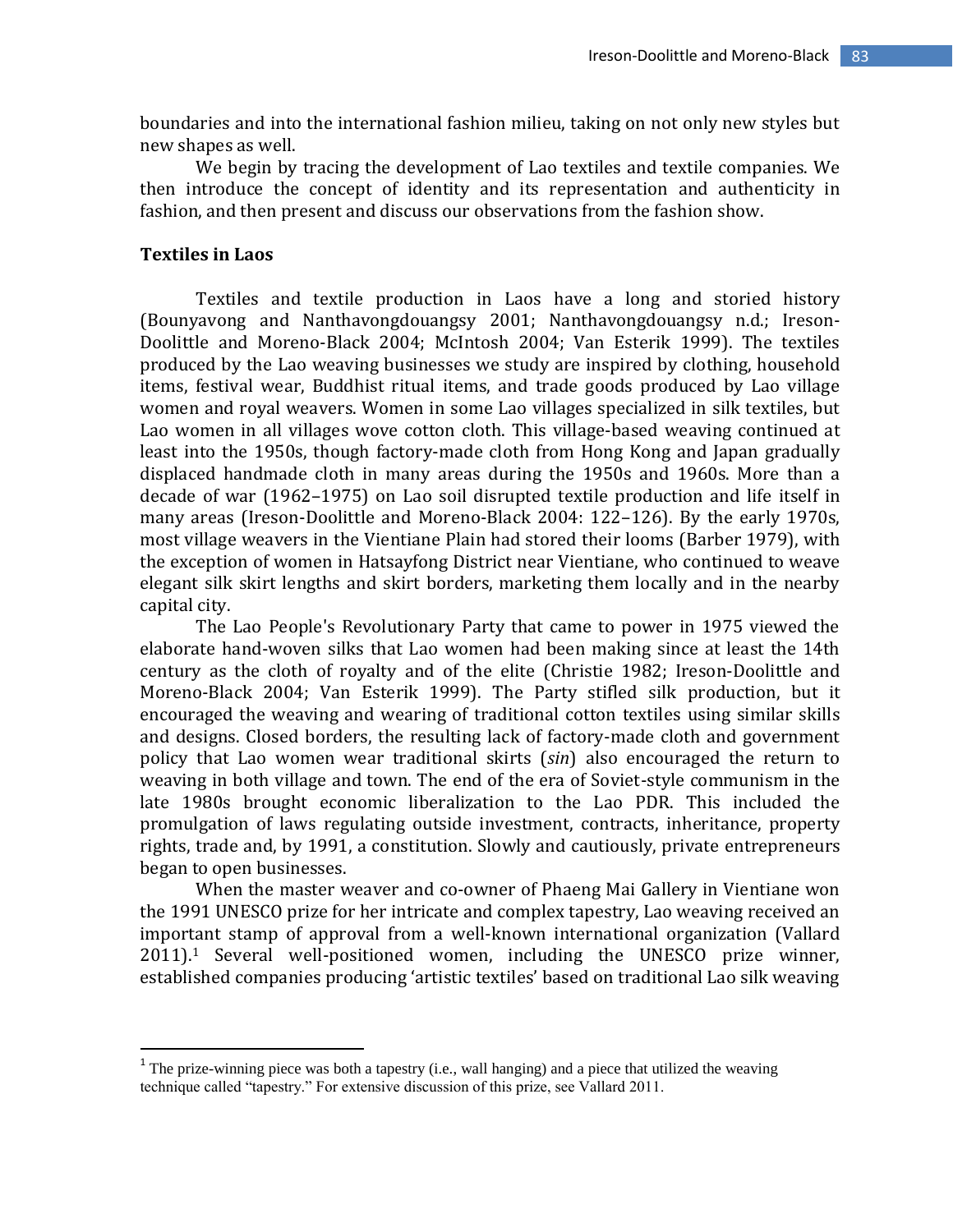$\overline{a}$ 

techniques and motifs.<sup>2</sup> The emergence of these weaving businesses and their galleries heralded not only a revival of silk weaving in [Laos](http://travel.nytimes.com/travel/guides/asia/laos/overview.html?inline=nyt-geo) but also movement of Lao textiles into the international market.

The success of artistic textile companies established in the 1990s inspired others to model their work on this success by establishing their own companies and—in some cases— 'borrowing' the loom modifications and designs of successful companies. In 2001, more than a decade after the end of socialism in Laos, only a few Lao businesses produced artistic Lao textiles for export. Even among the four companies we initially studied in 2001, three of them sold at least half of their textiles in Vientiane. By 2006, however, three of the companies were exporting at least 65 percent of their production (Ireson-Doolittle and Moreno-Black 2010: 161–162). Recent economic development, especially in energy and mining, benefitted the Lao who are associated with these activities, mainly educated Lao and upper-level government officials. Members of their families are now also purchasing from some of these companies. Lao textile designers recently expanded their vision of Lao textiles as they move into new markets. In the process they have recontextualized Lao motifs, weaving skills and techniques, and clothing styles (Van Esterik 1994) demonstrating how Lao fabrics can be used to make sophisticated clothing for local elite and international venues.

Government policy has responded to the success of these textile companies. The owners of Phaeng Mai (one of whom won the UNESCO prize in 1991), working through the government-encouraged Lao Handicraft Association, were among the founders of the Lao Handicraft Festival, an annual event that began in 2002. In the same decade, the owner of Nikone, an active textile exporter, was praised as a model of Lao entrepreneurship in the government press. The Lao government supports the Lao Handicraft Festival every year. Importantly, owners of these companies have regularly received visas for international business travel.

These examples, the Nikone model of Lao entrepreneurship and the UNESCO prize winner, demonstrate that textiles not only serve to reproduce ancient motifs, they also have become signifiers of Lao nationhood after communism and conveyers of Lao government policies (Van Esterik 1999).<sup>3</sup> Thus, these designers influence culture and images of economic success in Laos.

As represented in this study, the designers and their businesses are unique in several ways. Their work is based on still-living textile traditions involving intricate textile designs and techniques, their businesses were established and are owned mainly

<sup>&</sup>lt;sup>2</sup> We use the term 'artistic textile' to designate complex and often intricate textiles integrating motifs and techniques drawn from one of several textile traditions found in the Lao PDR today and in the recent past. The weaving practices were well established and customary ways of creating everyday and ritual fabrics. These traditions are part of the "unique cultural heritage" touted by both Mr. Vongsay and Mrs. Chinda in their Grand Fashion Show speeches (see below). Some of the most common weaving techniques are supplementary weft (both continuous and discontinuous), tapestry and *ikat*. It may take a skilled weaver several months to make a larger piece with a complex and intricate pattern.

<sup>&</sup>lt;sup>3</sup> This phenomenon is not limited to Laos. For the role of silk textiles as symbols of Japanese and Thai society, see Yakimatsu et al. (2008). For the role of the kimono in delineating Japanese identity, specifically women's identity, see Goldstein-Gidoni (1999). See McIntosh (2004) for textiles as signifiers of Phouthai (a Lao-related ethnic group) identity.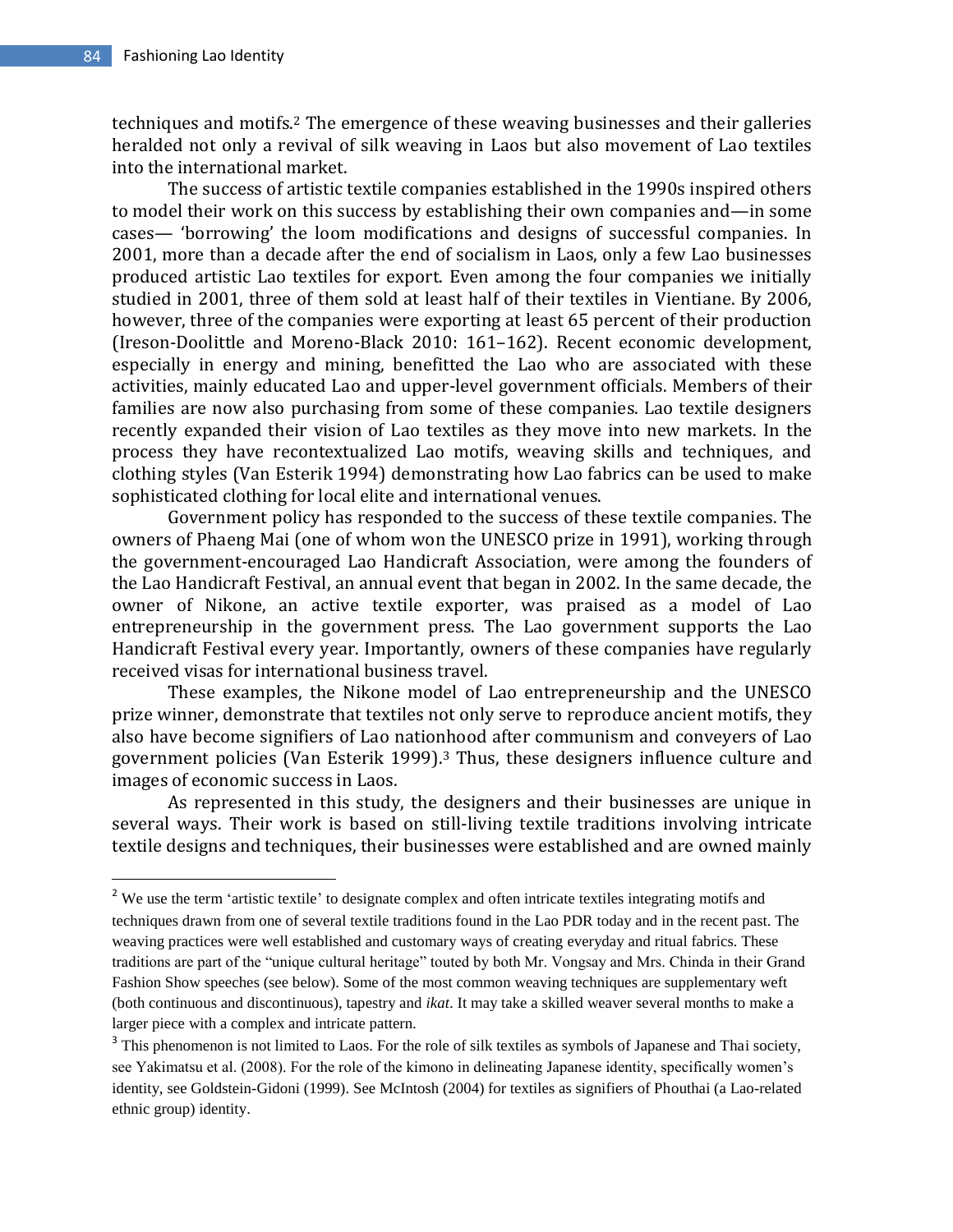by women, and they are economically successful; some of them emerged in the uncertain economic and political climate of post-Soviet Laos.<sup>4</sup>

#### **Identity, Fashion and Authenticity**

Many scholars have grappled with the idea of identity (Mead 1985; Baker 1999; Eisenberg 2001; Maness 1993; Buckingham 2008). Eisenberg suggests that identities are not answers, ideals or ends, but rather questions, projects and journeys (2001). Since fashion is part of the culture that individuals experience, it can also become an important aspect of personal identity. Identity then is dynamic and multilayered partly personal and unique, and partly social and shared (Buckingham 2008; Crane and Bovone 2006; Eisenberg 2001; Mead 1985; Cazden et al. 2000). Textiles, particularly when crafted into clothing, have the power to communicate messages about identity to a general audience through how they are produced, used, worn, or otherwise manipulated (Green 2009). Clothing and adornment reveal the wearer's conceived and projected identities as well as ideological values.

For example, Thai dress, including Thai skirts (*pha sin*) and T-shirts, became fashionable among the Tai of the Dehong Prefecture of China's Yunnan Province as a way of displaying wealth within their communities and expressing difference from the dominant Han Chinese, thus "destabilizing the cultural imbalance between themselves and the Chinese" (Siriphon 2007: 219). Across the border in Laos, in another example, skirts (*sin*) woven with Sam Neua techniques and designs were not popular among urban women in Vientiane during the first decades of the Lao PDR. However, as the Lao state became more ethnically integrated and weavers and textiles from Sam Neua<sup>5</sup> became more visible in Vientiane and internationally, Sam Neua *sin* and textiles became more desirable. The increasing availability and fashionability of Thai clothing among wealthier Dehong Tai individuals in China and of Sam Neua textiles in Vientiane suggest that, indeed, fashion lies at the crossroads of collective and personal identity dynamics (Aspers and Godart 2013; Crane 2000; Kawamura 2005).

In their discussion of the approaches to the study of fashion, Crane and Bovone note:

Firms that produce fashionable clothing represent a particularly interesting case for the study of cultural production for two reasons: (1) the necessity to innovate by altering the symbolic values attached to styles of clothing. Several times each year new collections must be created which are expected to combine elements of previous styles with new and different ideas; and (2) the necessity to produce clothes whose symbolic values resonate with those of consumers … (Crane and Bovone 2006: 321)

 $\overline{\phantom{a}}$ 

<sup>&</sup>lt;sup>4</sup> This study is part of our broader work on five artistic textile companies and their designer-owners based in Vientiane and marketing their products internationally. Our previous work focused on their personal histories and the commodity chain relationships of their companies. In this paper, we expand our previous work to encompass the fashion offerings of other companies as well. See Ireson-Doolittle and Moreno-Black (2010; 2004); Ireson-Doolittle, Moreno-Black and Pholsena (2002).

<sup>&</sup>lt;sup>5</sup> A remote area of Laos peopled mainly by ethnic groups.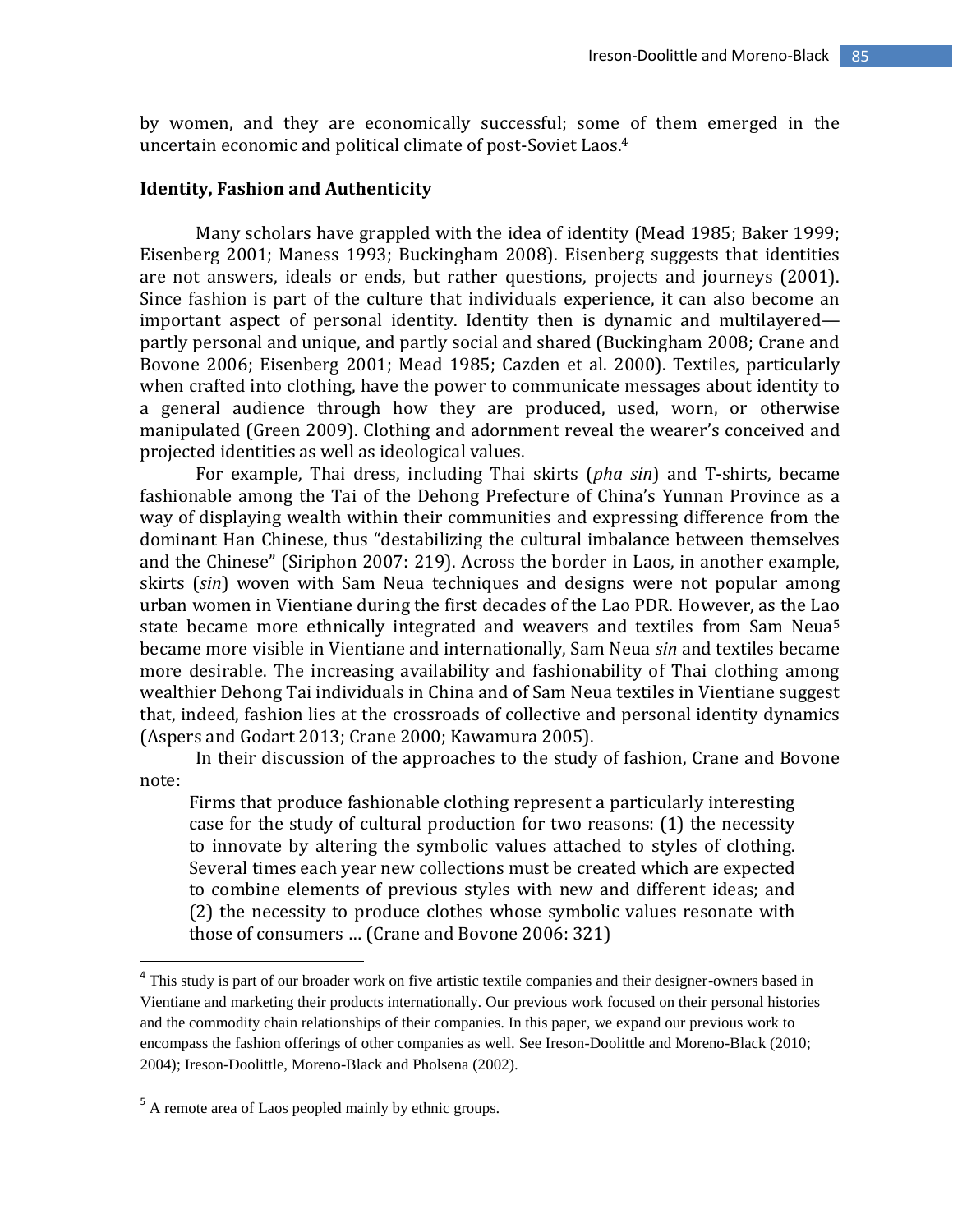In particular, they suggest that small entrepreneurial firms—like those participating in the fashion show we studied—are likely to have face-to-face relationships with their clients that permit the firms' owners and designers to assess their customers' attitudes and tastes as the designers go through the process of defining and redefining the symbolic values that their clothing styles express (Crane and Bovone 2006: 322). The distinctive style of designers striving to develop their own character can incorporate shared memories and experiences (Ling 2011). These can include ethnic and cultural memories and experiences. Clothing designed with inherent hybridization can have the ability to resonate with cultural identity, resist colonial power, and create a dialogue with local communities and ethnic groups about cultural and political issues. The Grand Fashion Show we analyze presents numerous instances of such hybridization. As suggested by Hansen (2004), examining stylistic choices used by designers as a complex and heterogeneous process—as we do in our study—can clarify these dynamics.

Authenticity is tied to the concept of identity. Similar to cultural heritage, it is "a mode of cultural production in the present that has discursive recourse to the past" (Silverman 2007: 344; Kirshenblatt-Gimblett 1998). Consequently, it is not surprising to find claims of authenticity at fashion shows that highlight cultural heritage. Authenticity seemingly refers to something that is genuine and real, has been well established, and is specified by custom. However, the literature demonstrates that authenticity can be based on more than the apparently static past. Graburn (1976) noted that authenticity is multiple and multidimensional, while Appadurai (1986) described a 'machinery of authenticity' requiring work by experts in museums and the academy to certify the authenticity of cultural items. Buyers, promoters and even social scientists who advise, exhibit or interpret the work of particular artisans can "become key partners in the ongoing creation of cultural realities" (Kasfir 1999; Price 2006: 608). In fact, this paper may become part of the 'machinery of authenticity' for Lao textiles and fashion clothing.

Cohodas' work on Karuk basket making among Native Americans of northern California showed how Karuk baskets became icons of Karuk identity to collectors (Cohodas 1999). This generated significant interest in northern California baskets and provided market opportunities for native basket weavers to create and sell their own innovative and unique works of basket art, based in part on techniques and styles of Karuk basket-weaving (Field 2009: 510). These "new" baskets made claims to authenticity *and* originality. Field used Cohodas' ideas in his work on indigenous San Juan potters and their pottery in eastern Nicaragua to identify four kinds of authenticity: ethnographic, original high art, engineered, and brand-named authenticities. Three of these are relevant to our Lao case. *Ethnographically authentic* objects "accurately represent a bounded, named culture, cultural group, or cultural identity" (Field 2009: 510). *Authentic original high art* must be "the product of a wellknown and highly appreciated producer and identifiable and valued… itself" (Field 2009: 511). Finally, "the art and craft of minority groups can also be affixed with *namebrand authenticity*" (Field 2009: 511), much like items branded with a corporate logo.

Similarly, Wherry suggests, "Handicraft artisans and entrepreneurs sometimes create multiple meanings of authenticity to accommodate, modify, and at times resist, the effects of globalization on local culture and local economic life" (Wherry 2006: 5). In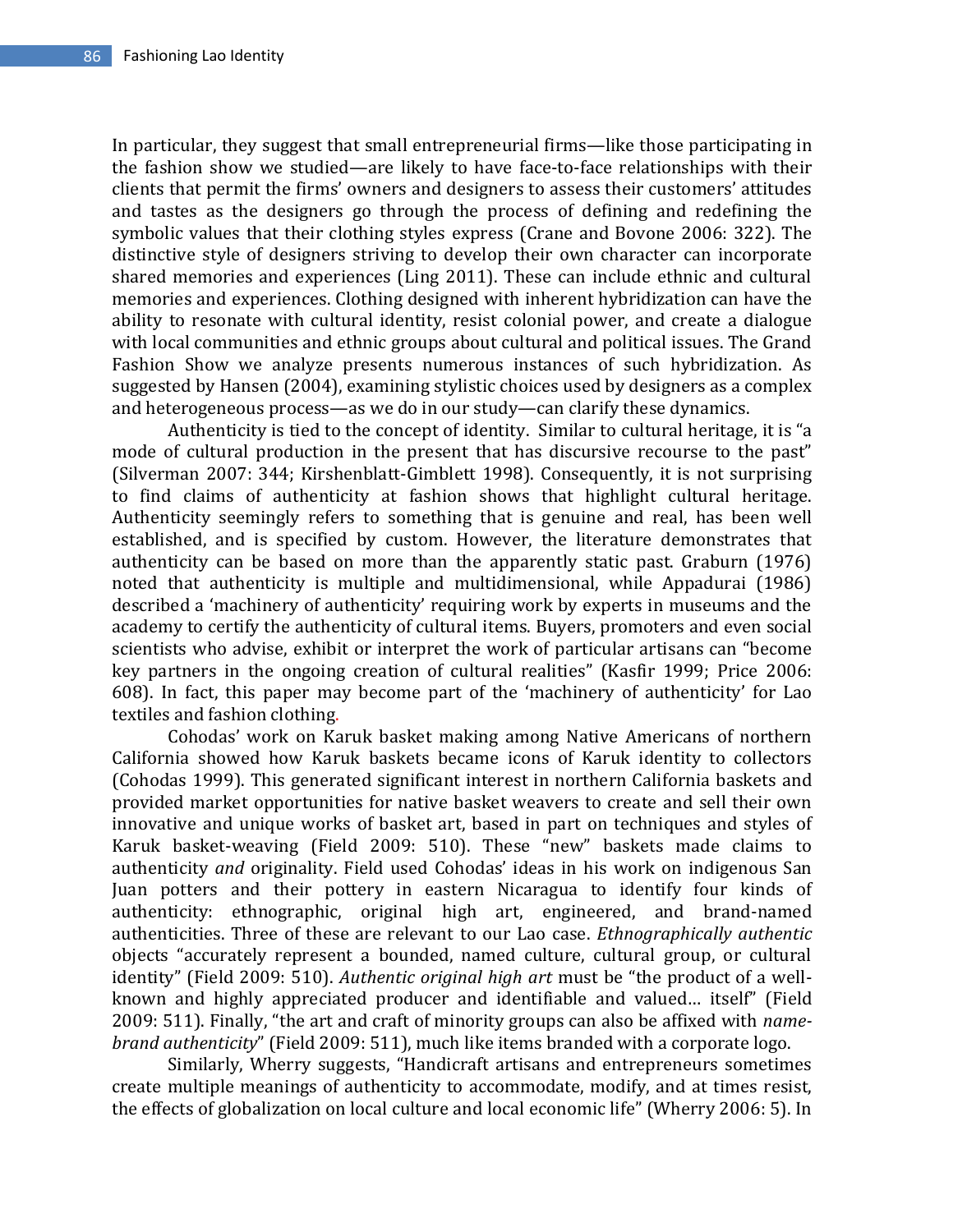his study of wood carvers in northern Thailand (see also Cohen [2000]), he demonstrated that interaction between producers, buyers and sellers in a particular political and economic situation produced various authenticity claims while contesting others.

Authenticity, then, can be multiple, multidimensional, situated, and subject to changing social, economic and political conditions. Identity, authenticity and hybridization are central elements of the Lao fashion scene as presented at the Grand Fashion Show.

## **Methodology**

We attended the tenth Lao Handicraft Festival in October 2011. Our purpose was to learn how the companies we were studying and the broader community of Laotian textile producers presented themselves, their products and Laos itself at this national and potentially international event. We attended the Festival every day, observing the opening ceremony, craft demonstrations and the Grand Fashion Show in particular, and browsing the exhibition and sales booths of handcrafted textile producers from all over Laos. Speeches, brochures, observational notes, photographs of the clothing and models taken throughout the fashion show and interviews are our main sources of data.

For the purpose of this study, we used the tools of content analysis to identify and examine the ways Lao identity was represented in the clothing at the Grand Fashion Show, the material used to promote the fashion show and interviews with some of the designers. The project, grounded in anthropology/ethnography and sociology, was informed by overlapping theoretical approaches including feminist, representational studies (Babcock 1993, Silverman 2004) and analysis of the process of self-commodification (Bunten 2008). We drew on these to provide an understanding of how the fashion designers produced and reproduced Lao identity through the fashions they presented at the Grand Fashion show.

Content analysis is a research tool used to determine the presence of specific words or concepts within texts, interviews or artifacts. Researchers quantify and analyze the presence, meanings and relationships of words or artifacts, and then make inferences about the messages within the culture and time of which these were a part. In this study, in addition to written promotional material and narratives from interviews, we conceptualized the items of clothing highlighted at the fashion show as texts/artifacts that could be read and analyzed.

To conduct content analysis on the photographs, we began by grouping the fashions into categories and then examining the presence and use of traditional Lao styles, weaving techniques and inclusion of motifs. Both researchers working together reviewed all of the photographs. We also examined the use of non-Lao styles such as inclusion of Japanese or Euro-American styles and designs. Using representational analysis (Babcock 1993; Silverman 2004), we then constructed an analysis focusing on how these Lao fashion designers and the items they produced present and represent not only their personal identities, Lao culture and nationhood but also the fusion and border crossing of fashion elements of other cultures with Lao clothing.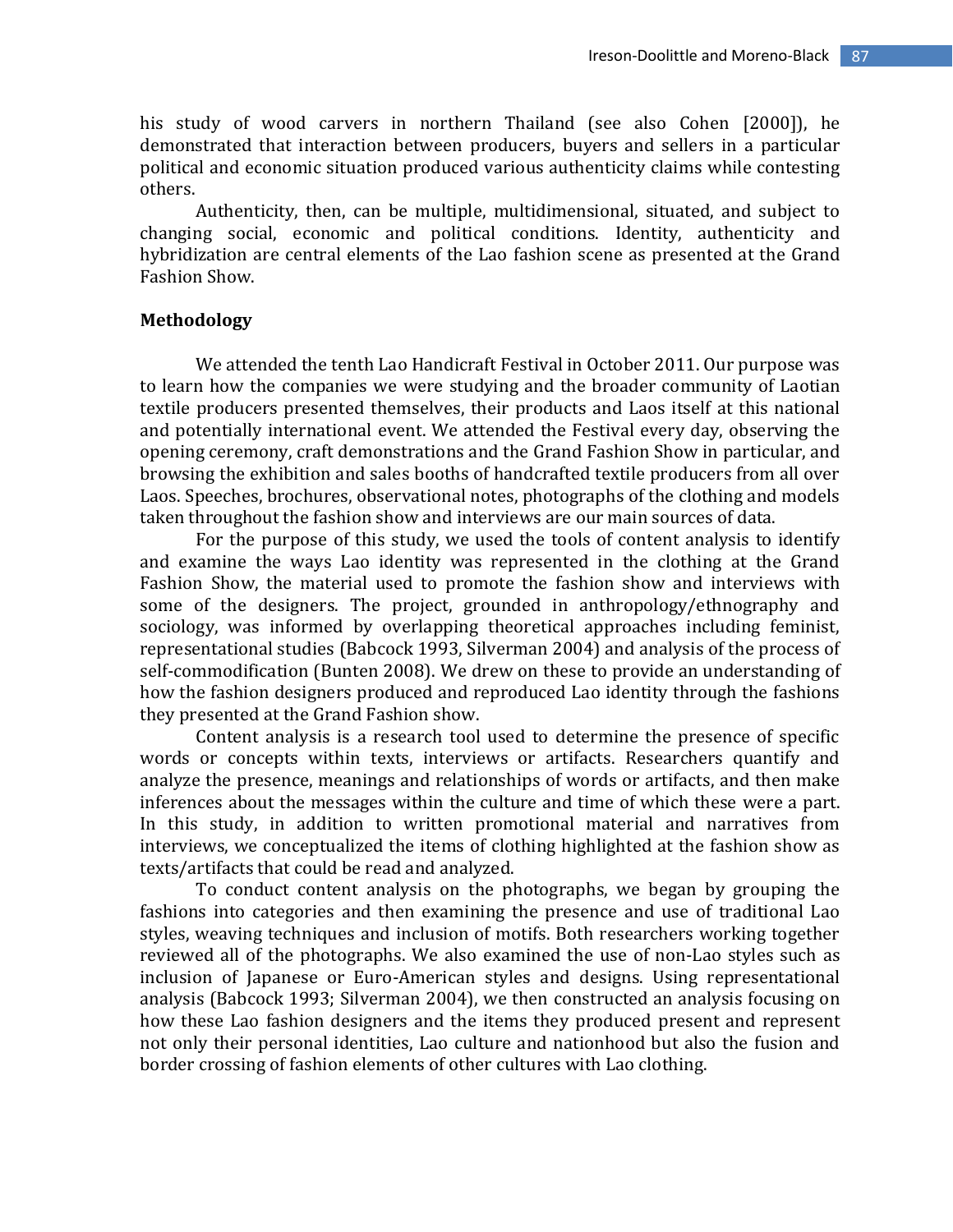$\overline{\phantom{a}}$ 

## **Lao Handicraft Festival and Grand Fashion Show**

The Grand Fashion Show was a ticketed gala event attended mainly by government officials, urban Lao women, a few accompanied by men, resident foreign diplomats and people involved in handcrafted Laotian textiles. Each of the ten participating Lao companies modeled six or seven outfits produced by their company. Nine of these companies were primarily textile companies producing fabric, home products and/or clothing. The main products of the tenth company were jewelry and accessories.

The Lao Handicraft Festival aimed to promote and develop Lao handicraft products that are unique and represent Lao identity. The Grand Fashion Show program made that clear. The inside front cover of the program contained only a few words: "Lao Handicraft Festival 10," dates, location, "Lao Products, Lao Identity" and festival sponsors. The two opening speakers at the Festival, presidents of the two main sponsoring organizations, presented complementary visions of the Festival and perhaps of Lao identity itself. Mr. Kissana Vongsay of the Lao National Chamber of Commerce and Industry observed that the main objective of the Festival was to

"enhance solidarity of craftspeople" and "to preserve…handicraft occupation[s] [in order to] promot[e], protect…, preserv[e], and present…Lao handicraft designs and products."<sup>6</sup>

Secondarily, he noted that the Festival enables Lao craftspeople and exhibitors to "learn…new design and innovative techniques from other exhibitors…which might upgrade [product quality] and respon[d] to…domestic and foreign markets."

Mrs. Chinda Phommasathit, president of the Lao Handicraft Association, said that the Festival highlights the "cultural heritage unique to Laos." The Festival, she declared, will "upgrade product quality moving toward commodity production and export to overseas market[s]" and will "promote…new design[s]." The Grand Fashion Show was organized, she explained, "to provide opportunity for producers…customers…[and] media (both national and international) to meet, as well as [to] provid[e] [a] platform for…new designs in response to…demand."

Mr. Vongsay focused on maintaining handicraft jobs and on preserving and enhancing production and product quality, while acknowledging the importance of market demand. Mrs. Chinda stressed innovation rather than preservation: future fashion would be new, more modern, and responsive to outside influences. The Festival itself was a celebration of Lao cultural heritage from its opening speeches, workshops and demonstrations of handicraft production, to its many display and sales stalls. Textiles from all provinces of Laos were on display, with textiles occupying more booths than any other single handicraft. The Fashion Show was one of the highlights of the Festival.

<sup>&</sup>lt;sup>6</sup> Festival speeches were given in Lao. Our quotes are from the official English translation made available to English-speakers in the audience.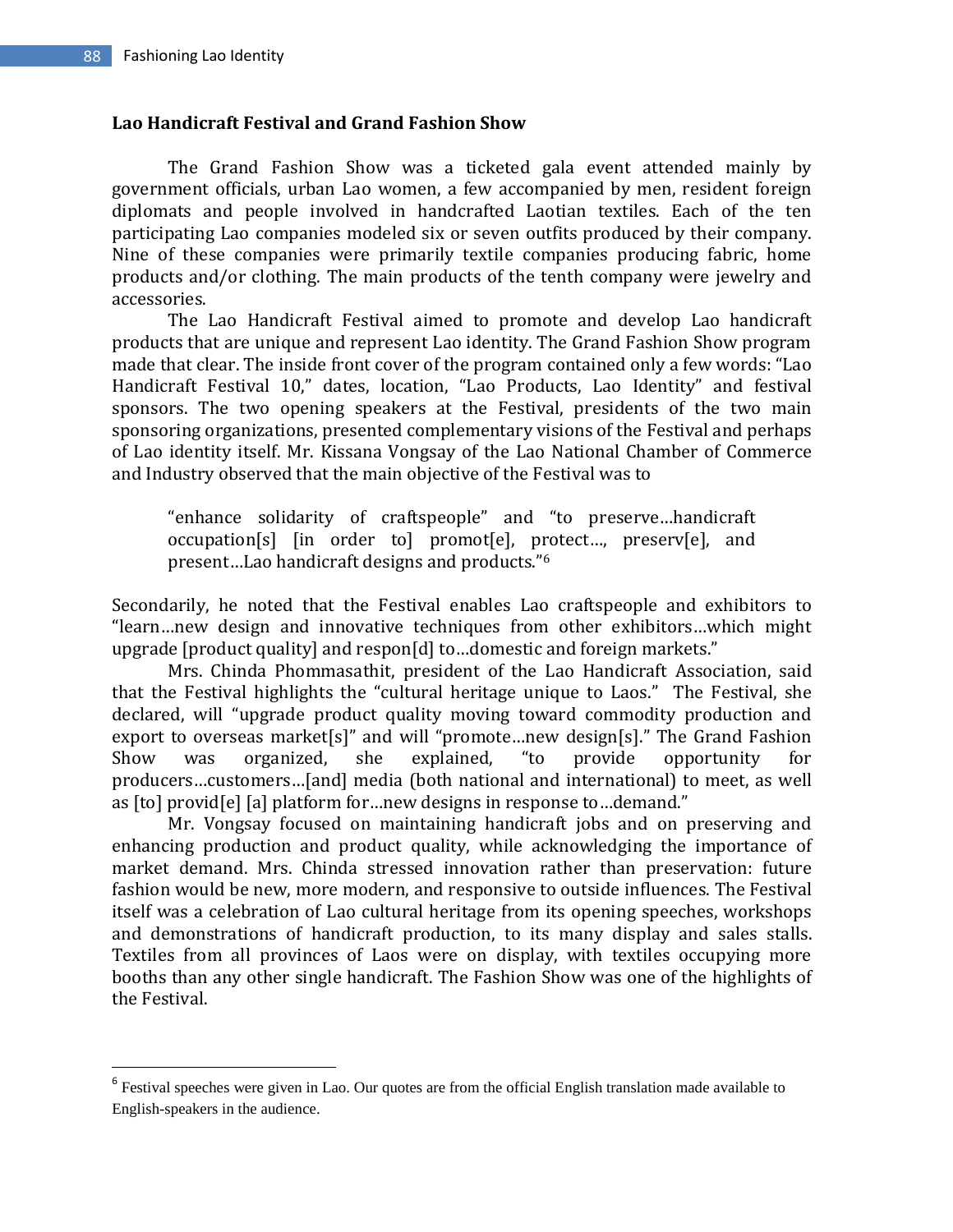#### **Fashions and Clothing**

The Fashion Show began with the introduction of a number of sponsors dressed in their best (see Photo 1 for one example). Their clothing represented current styles for Lao elite adults.

One company, Nor Phao, clearly anchored the show in the past, with clothing based on past royal designs created by just one man, a "direct descendant of the Royal House of Luang Prabang" (Chin 2013). Several designers, including Poum Poum, presented wedding attire based on past and current styles. Every textile company but one modeled at least one women's outfit based on the *sin*, a traditional tube skirt featuring a lower figured border usually woven using a supplementary weft technique. All of Chinda's collection, but only two designs from Your Silk, were based on the Lao *sin*. Some of the *sin* designs were contemporary interpretations,



varying in color, length and other features from the current styles represented by the sponsors.



**Photo 1**: Fashion show sponsors dressed in traditional Lao style clothing. The authors used this example and photos of three other sets of sponsors to represent traditional styles for elite Lao women.

Some *sin* outfits were topped by striking modern blouses: strapless blouses (Kheua Mai), blouses with ruffles (Poum Poum) or puffy sleeves (Lao Cotton), or blouses integrated with a small jacket. This *pha sin* outfit from Chinda, for example, introduced an empire waist blouse with vertical tucks across the bodice, lightly covered by the suggestion of a jacket (see Photo 2). Other *pha sin* outfits featured colors or color combinations not usually worn, such as a fuchsia *sin* (Ammalinh) or a turquoise blue blouse with a purple *sin* (Nor Phao)*.* 

Variations in color, length and blouse style indicated both variation in style by age of the wearer and changes in Lao women's fashion. Contemporary

**Photo 2**: This *sin* by Chinda is similar to the styles represented by Lao women sponsors; the blouse, however, differs from those styles and is an example of Lao style with Euro-American elements.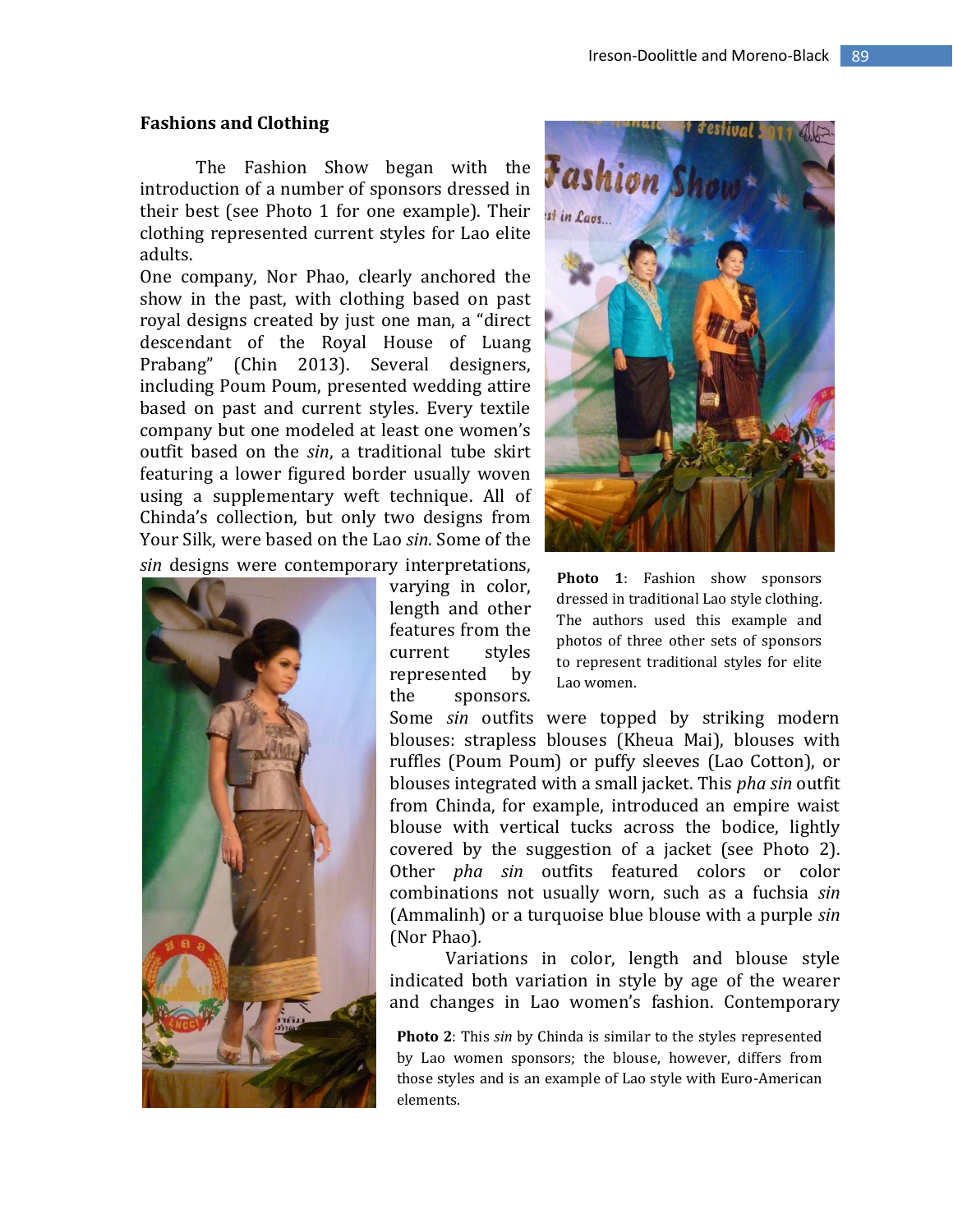fashion in nearby Thailand and other countries also may have influenced these designs. In short, Lao styles were being refashioned by a number of the designers to express a clearly Lao, but more contemporary, identity, while retaining many costume elements from past and current styles.

| Company    | # of Outfits Offered | # Outfits Non-<br>Traditional Style* | # Outfits Entirely<br>Non-Traditional** |
|------------|----------------------|--------------------------------------|-----------------------------------------|
| Phaeng Mai | 6                    | 6                                    |                                         |
| Your Silk  | 8                    | 5                                    | 5                                       |
| Poum Poum  | 1                    | 1                                    | ı                                       |
| Maicome    | 6                    | 5                                    | 3                                       |
| Ammalinh   | 6                    | 3                                    | 3                                       |
| Nor Phao   | 7                    | 1                                    | ı                                       |
| Lao Cotton | 8<br>z.              |                                      |                                         |
| Chinda     | 6                    | 0                                    | 0                                       |
| Kheua Mai  | 8                    | 6                                    | 2                                       |
| Total      | 62                   | 34                                   | 18                                      |

**Table 1**: Traditional vs. Non-Traditional Fashion Show Offerings, Lao Handicraft Festival 2011

\* Outfits in the style of other Asian or European/American costumes (e.g. Vietnamese 20 dzi. circle skirt, pants suit).

\*\*Outfits with no discernible traditional Lao design, technique, motif, or style elements.

Over one-half of the modeled clothing (34 out of 62, or 55 percent; see Table 1) was *not* based primarily on Lao styles as represented by the formal attire of fashionshow sponsors or on past royal styles as represented by the designs of the royal descendant. Some of these outfits (n=16) had Laotian elements, such as commonly used motifs or techniques. For example, a skirt and blouse ensemble by Lao Cotton featured a cap-sleeve tank-type shirt with shirring on the sides atop a drop-waist skirt with a wide, woven yoke utilizing discontinuous, supplementary weft technique and Lao motifs. Also, Pheng Mai's Mongolian jacket-collar striping used the *ikat* technique. Both of these techniques, supplementary weft and *ikat*, were drawn from local weaving traditions. However, some of the outfits (n=18) seemed to have little reference to a uniquely Lao or Laotian "cultural heritage." Instead, they seemed appropriate for events in nearly any world city. These included a navy blue suit by Your Silk, a salmon-colored pants suit by Ammalinh, and a jade-green, strapless tea-length dress with a sweetheart neckline and bodice detailing with contrast piecing by Kheua Mai.

In short, the show demonstrated both preservation and innovation in Lao clothing design as it elegantly presented updated styles, skillfully repackaged past elite styles, and flamboyantly displayed new and modern designs. Several companies employed a few commonly used motifs, stylistic devices, or techniques—or simply the skill of Laotian weavers—to move into a more international fashion arena.

We found this particularly true in two companies that participated in our larger research project: Phaeng Mai and Maicome. Phaeng Mai played a leading role in initiating and establishing the Lao Handicraft Festival, while Maicome is a newcomer to the Festival, but not to the textile business. Both found inspiration in the "cultural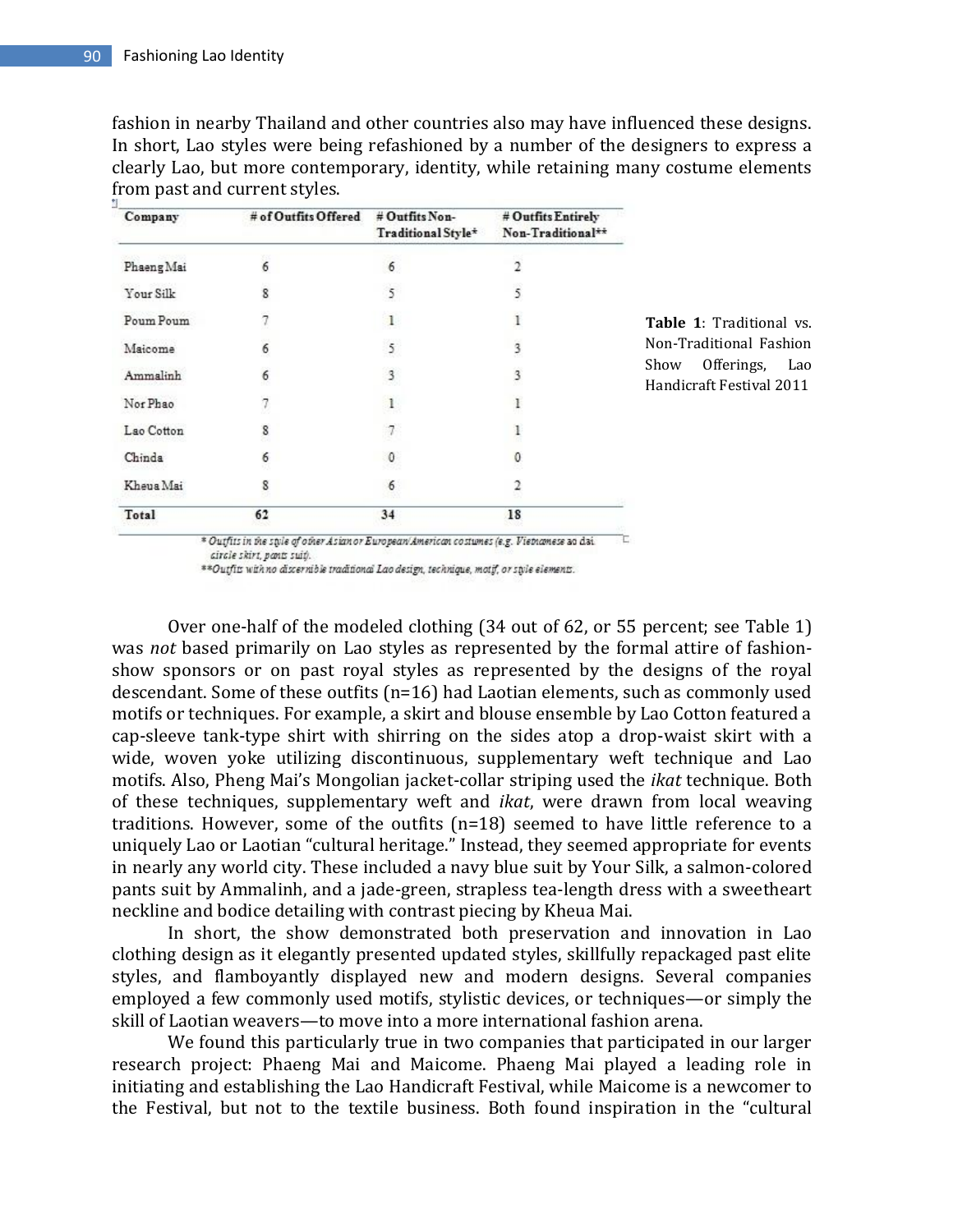heritage unique to Laos," referred to by Mrs. Chinda, one of the introductory speakers. But their fashion collections seemed to be tailored for sophisticated Asian audiences both inside and outside Laos, rather than for Laos alone or for the global market. Indeed the fashion designer-owner of Maicome indicated her fashions were designed to "jump off the runway and [even] outside the country."

Of the two companies, Phaeng Mai designs were more clearly based in the cultural and textile heritage unique to Laos. For example, a Phaeng Mai owner-designer reported that an ethnic Lao-Tai costume had inspired a black, full-length skirt topped by a red tunic with exaggerated side slits and with *ikat* triangles in the pieced v-neck collar (see Photo 3). Another Phaeng Mai offering was also ethnic Lao-Tai in inspiration,

with its bold, red stripes on a black, silk tunic top. The remainder of her collection had various Asian inspirations. Two of these contained Lao *ikat* accent pieces: a Mongolia-influenced *ikat* jacket collar on a Vietnamese-inspired long jacket paired with long pants, and a strapless, *ikat*, color-block black top over a flowing, gold full-length skirt with a matching gold Japaneseinfluenced cummerbund (*obi*). Four of the six presented outfits contained some *ikat* or discontinuous supplementary weft— techniques long used in Lao weaving. Two ensembles, however, had no discernible reference to Lao elements: a red dress inspired by the Japanese *obi* and a green and gold suit with Chinese-style frog closings down the left side of its long, straight skirt.

The Phaeng Mai designer-owner told us she wanted to project "a general Asian or oriental image" in this collection. She said that she deliberately chose design ideas from Phouthai and Tai Dam (Lao-Tai ethnic groups) garments, as well as from clothing styles found in Vietnam, Japan, China and Central Asia. She reported that her major markets were in Japan, Singapore and Europe. She indicated that when people think of Phaeng Mai, she wants them to think about "high quality and modern design using traditional techniques transferred into the new modern market."



**Photo 3**: A Phaeng Mai design inspired by the Tai Dam, a Lao-Tai group. Phaeng Mai also presented a second design inspired by a Lao-Tai group, the Phouthai.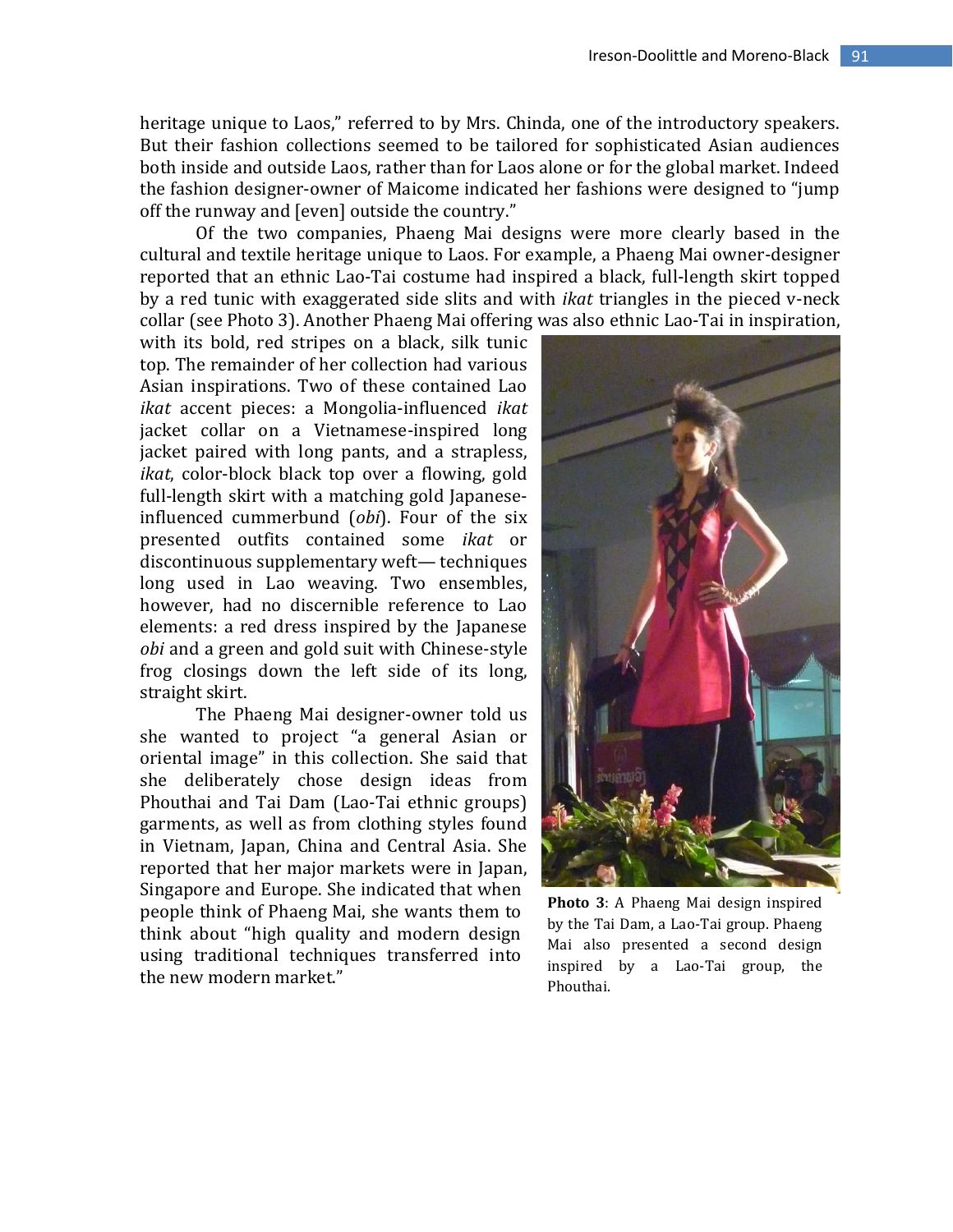

**Photo 4**: Some outfits, like this pants ensemble by Maicome, did not contain any traditional Lao elements. For example, this Maicome offering had no bordered skirt, no star or other familiar motif, and no commonly used intricate weaving technique (e.g., *ikat*, discontinuous weft).

While only one Maicome fashion show offering included a Lao *sin*, two others included Lao elements, though in decidedly contemporary outfits. The modernized *sin* outfit combined bright colors, fuchsia and bright blue, with the fuchsia of the blouse echoed in pink diamonds incorporated into the design of the lower *sin* border and shawl. A distinctive pants outfit employed a common Lao woven motif in black to emphasize the black pants; a brightorange, collared shirt complemented the black pants. A gold blouse with asymmetrical sleeves and a square of supplementary weft-figured weaving topped an orange, straight skirt. Maicome's three other designs, like the previous ones, were aimed at young people in Laos and other parts of Asia. These, however, did not contain any Laotian elements: a black, sleeveless shirt tucked into belted, white pants with a broad, folded waistband (Photo 4), a white, drop-waist, fringe tank dress reminiscent of American 1920s flapper style, and a dress with a 1950s structured bodice and long circle skirt, pieced with striped and solid matching colors.

Maicome's designer-owner indicated that her ideas for this collection came from magazines and TV. She wanted to update the Lao *sin* for younger Lao women, but she also wanted her products to sell outside of Laos. Her main markets were in Laos and Thailand. She reported that this collection would be featured in a Lao magazine after the Festival was over. Some ensembles from her collection appeared on the website advertising the next Lao Handicraft Festival.

## **Discussion**

Traditions and authenticity … are not self-evident categories—rather they must be defined and narrated in discourse….Tradition thus becomes not just something invented in an identifiable (recent) past…, but a way of talking about the past and the present through the identification of certain practices that require preservation. (Silverman 2007: 344; Cassia 2000: 289)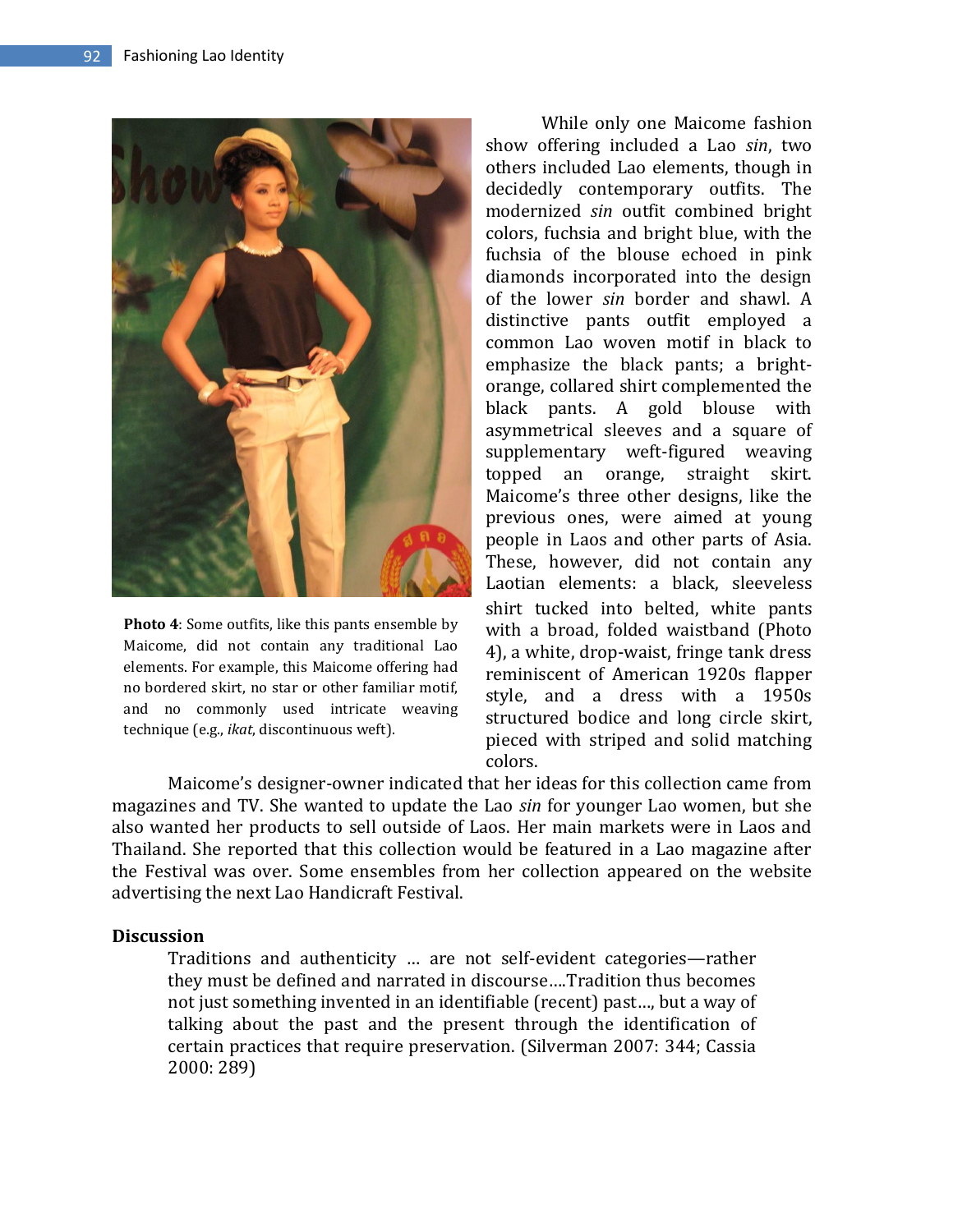The Lao Handicraft Festival was designed as a series of performances to define, narrate, present, authenticate and market tangible artifacts of Lao handicraft traditions, Lao identity and Laos as a nation. From the opening speeches, to the many staffed booths, demonstrations of production techniques, workshops and the Grand Fashion Show itself, authentic handicraft traditions of Laos were presented as part of a "cultural heritage unique to Laos" (Mrs. Chinda's speech) and in need of preservation (Mr. Vongsay's speech). The association of Lao identity with Lao products was plainly presented in the fashion-show program: "Lao products, Lao identity." Moreover, textiles from all provinces of Laos were on display, with textiles occupying more booths than any other single handicraft. The textile traditions of Laos were clearly a central part of this grand performance of cultural heritage and collective identity.

Events like the Festival and Fashion Show socially produce authenticity (Wherry 2006). Steeped in the Festival discourse of cultural heritage and handicraft traditions, even entirely non-traditional Fashion Show clothing carried at least the veneer of authenticity. The "machinery of authenticity" (Appadurai 1986) was at work, as speakers promoted the unique cultural heritage of Laos, buyers flocked to stalls of innovative items created using traditional techniques and even social scientists (the authors) participated by connecting Festival textiles and fashions produced for market with village textiles and clothing produced in the recent past. (Kasfir 1999; Price 2006). Three of Field's four kinds of authenticity were evident at the Grand Fashion Show. "Ethnographic authenticity" (Field 2009: 510) was produced when designers utilized clothing styles or textile designs that accurately represented Lao culture or Lao identity like the *sin* produced by Chinda or *ikat* striping in the weaving. A unique and brilliantly rendered textile or piece of clothing, like the best of the royal Nor Phao collection, could be considered "authentic original high art" (Field 2009: 511). Some of the companies represented at the Fashion Show were approaching "brand-named authenticity" (Field 2009: 511). Discerning consumers recognized their work as distinctive and aesthetically beautiful. For example, Maicome was known for its high quality and its production standards, while Phaeng Mai was acclaimed for its exquisite Sam Neua tapestry pieces. For all of the companies participating in the Fashion Show, claiming an authentic cultural heritage could inform both marketing strategies and effective representations of Lao identity (Silverman 2007: 343).

Grand Fashion Show offerings were clearly 'fashionable.' That is, they offered both innovation and preservation of the 'symbolic values' of the designers and their consumers (Crane and Bovone 2006), sometimes in the same ensemble. Thus, a modern or innovative version of a Lao *sin* could represent its wearer as modern or cosmopolitan but still Lao, thereby representing both her personal and collective identities. Indeed, in non-governmental settings, a person makes a deliberate statement by wearing *sin* at all. Additionally, through the selection of design and motifs used on the *sin*, a person expresses an opinion about the *sin* as a national and cultural symbol. As Green (2009) suggested was true for the Highland Malagasy, we propose that the manipulation of particular Lao motifs and the incorporation of design elements from other cultures can express the wearer's identity while addressing and exploiting the perceived understanding of Lao identity by others.

Correspondingly, a designer is able to reflect symbolic values and make statements about the relationship of Lao identity to other nations and cultures through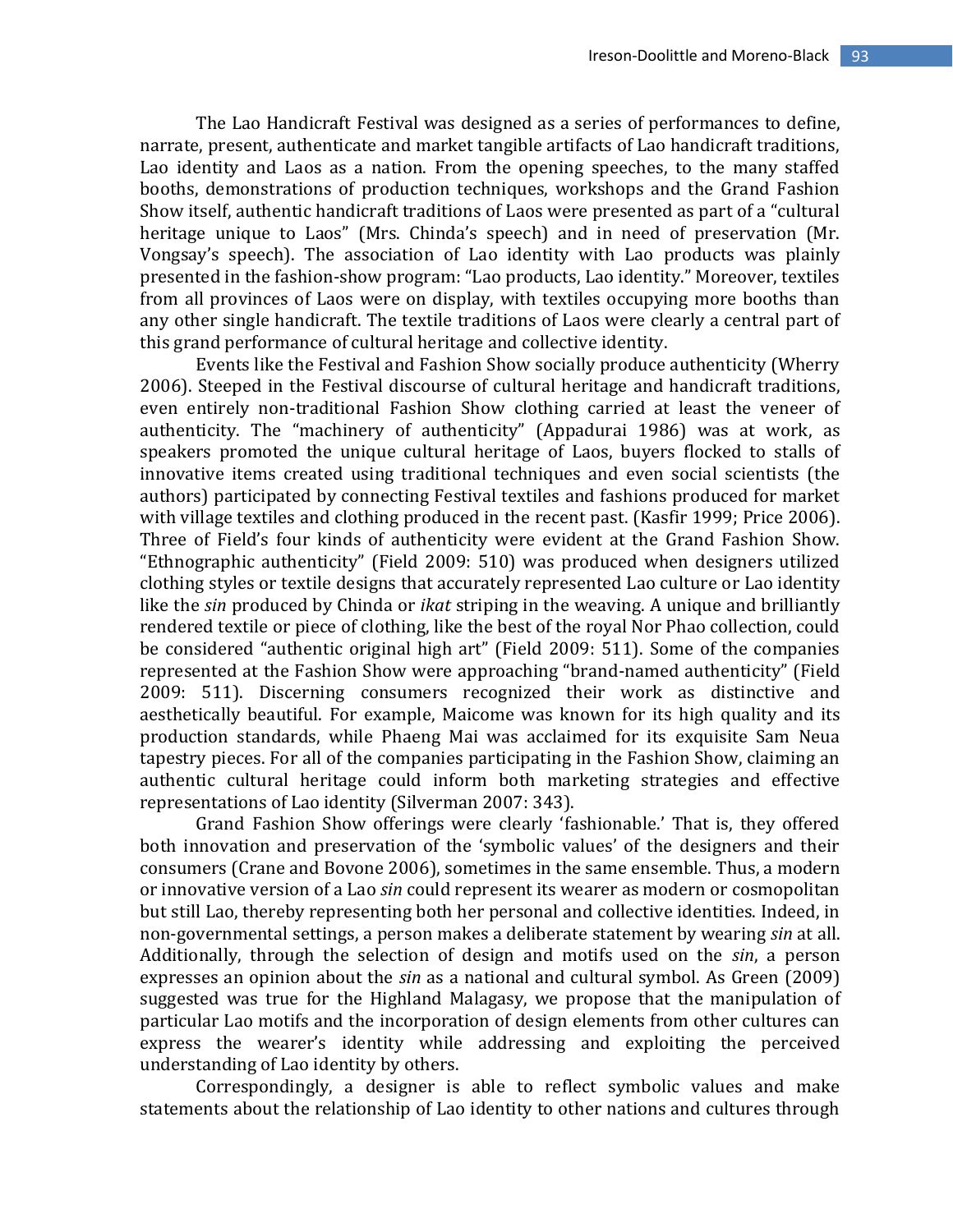the construction of the *sin*-related garment. Designer-owners with different experiences and clientele responded with different kinds of fashions. Chinda, for example, whose clientele is almost entirely Lao women, presented mostly *sin*. Maicome, on the other hand, presented mostly outfits for younger people and for cosmopolitan Lao and non-Lao consumers. As Assam (2008) found in relation to kimonos in Japan, Maicome's reinvention of the *sin* into a more fashion-oriented garment may be viewed as a counter movement to more conventional styles.

Looking more broadly, we see that the clothing styles presented in the Grand Fashion Show reflect broader social and cultural changes in Laos and in the relationship of Laos to the international community. Our interpretation of the fashion show suggests that two processes are occurring simultaneously. Laos is moving outward to connect to the wider Asian and Euro-American worlds, while also moving internally to meld various previously distinct Lao ethnicities, all while deploying the trope of 'authentic cultural heritage.' Phaeng Mai and Maicome both create hybrid outfits. Phaeng Mai incorporates Phouthai and Tai Dam clothing colors and design elements in some outfits and combines traditional Lao techniques with style elements from other Asian countries in others. Maicome creates silk fabric and clothing that invoke the beauty and apparent timelessness of Lao textile traditions but that are presented in pants and dress styles more likely to be found in Thailand, Europe or the United States. Our analysis of interviews with two of the designers reveals their desire to represent Laos as able to contribute to and connect with the broader Asian fashion scene. The clothing included in the Grand Fashion Show demonstrates this connection through the incorporation and mixture of Asian, European and American style elements.

In moving outward, on the one hand, Laos and Lao identity are becoming more connected to economies and societies in a broader global context. Consequently, as Laos and Lao identity become more cosmopolitan, so do Lao clothing styles, especially through the fusion of elements from the clothing of Europe, America and other Asian nations. Not incidentally, growth of the Lao economy is creating an urban elite who can afford these fashions.

On the other hand, as Laotians become less rural and isolated and more urban or connected with urban centers, rural-based ethnic identities that highlight differences between ethnic groups may be in the process of becoming less salient. As a result, the creation of internal and international border-crossing fabrics and fashions, many of which contain traditional Lao designs or techniques, may anchor these offerings in an authentic cultural heritage. Even the fabrics and fashions that do not contain overt Lao elements but are handwoven in Laos using silk or cotton may therefore also be seen as authentic.

Designer-owners create designs for specific audiences. Most of the fashion-show designers emphasized past and current Lao fashions while redesigning them for modern Lao use. The continued use of more traditional elements in their updated, more formal clothing suggests the designers' targeting of an older, wealthier and more urban audience as well as the importance of retaining these elements for more ritualized family and religious events. The more contemporary and cosmopolitan styles may make Lao textiles more understandable and accessible to non-Lao, while the veneer of authenticity may further attract non-Lao to these products. Also, we speculate that elite Lao who operate in an increasingly international arena may find the styles with an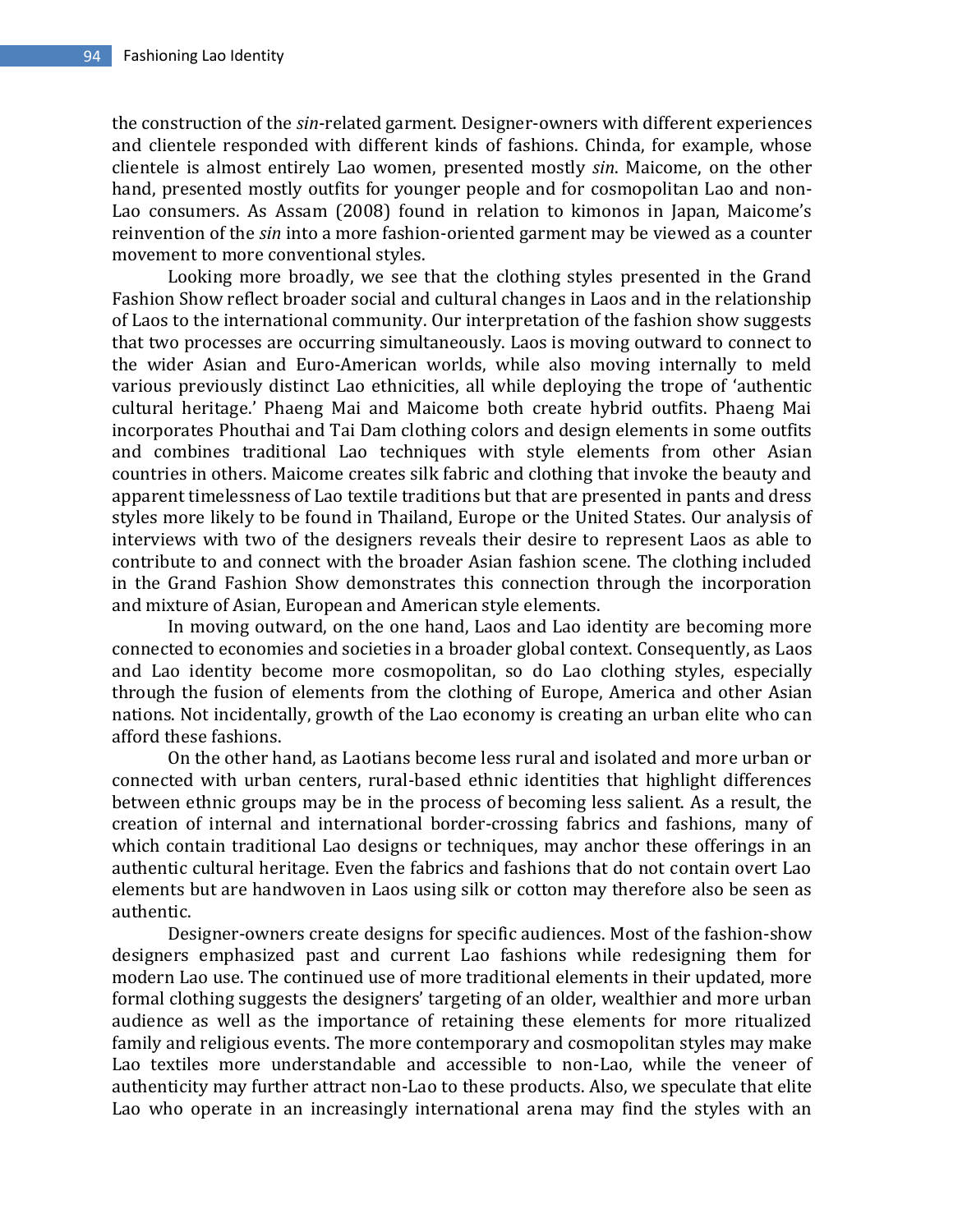element of 'Lao-ness' more understandable and attractive than, say, Euro-American styles, and so be more likely to wear them. At least this must be the hope of these talented designers.

Finally, our study of the Grand Fashion Show of the Lao Handicraft Festival may provide an example of the standardization of Laotian ethnic identities, a process analyzed by Goudineau (2013). Standing on the borders between fashion worlds—both internal ethnic and international borders—has provided a vantage point from which to view one aspect of this ethnic standardization while observing the creative integration of costume elements that seems to extend across the borders of Laos and into the international world of fashion.

#### **References**

- Appadurai, Arjun 1986. *The Social Life of Things: Commodities in Cultural Perspective.* Cambridge University Press, Cambridge.
- Aspers, P. and F. Godart 2013. Sociology of fashion: Order and change. *Annual Review of Sociology* 39: 171–192.
- Babcock, B. 1993. Bearers of value, vessels of desire: The reproduction of the reproduction of Pueblo culture. *Museum Anthropology* 17(3): 43–57.
- Baker, C. 1999. Disturbing Cultural Identities. Pages 10–32 In Baker, C. (ed.) *Television, Globalization and Cultural Identities*. Open University Press, Maidenhead, Berkshire, U.K.
- Barber, Martin 1979. Migrants and Modernization: A Study of Change in Lao Society. PhD dissertation, University of Hull, England.
- Bounyavong, Douangdeaune and Viengkham Nanthavongdouangsy 2001*. Legends in the Weaving.* Group for the Promotion of Art and Lao Textiles, Vientiane, Lao PDR.
- Buckingham, D. 2008. Introducing Identity. Pages 1–24 In Buckingham, D. (ed.), *Youth, Identity, and Digital Media*. Massachusetts Institute of Technology, Boston.
- Bunten, A.C. 2008. Sharing culture or selling out? Developing the commodified persona in the heritage industry. *American Ethnologist* 35(3): 380–395.
- Cassia, Paul Sant 2000. Exoticizing discoveries and extraordinary experiences: 'Traditional' music, modernity, and nostalgia in Malta and other Mediterranean societies. *Ethnomusicology* 44(2): 281–302.
- Cazden, C., Cope, B., Fairclough, N., Gee, J. P., Kalantzis, M., Kress, G., et al. 2000. A pedagogy of multiliteracies: Designing social futures. Pages 9-37 In Cope, B. and M. Kalantzis (eds.) *Multiliteracies: Literacy, Learning and the Design of Social Futures*. Routledge, London.
- Chin, C. 2013. Gold threads of a Laotian heritage. *The Star On-line* June 13. Penang, Malaysia.
- Christie, C.J. 1982. Nationalism and the Pathet Lao. Pages 62–75 In Stuart-Fox, Martin (ed.) *Contemporary Laos – Studies in the Politics and Society of the Lao People's Democratic Republic*. University of Queensland Press, St. Lucia, Queensland, Australia.
- Cohen, Erik 2000. *The Commercialized Crafts of Thailand: Hill Tribes and Lowland Villages.* University of Hawaii Press, Honolulu.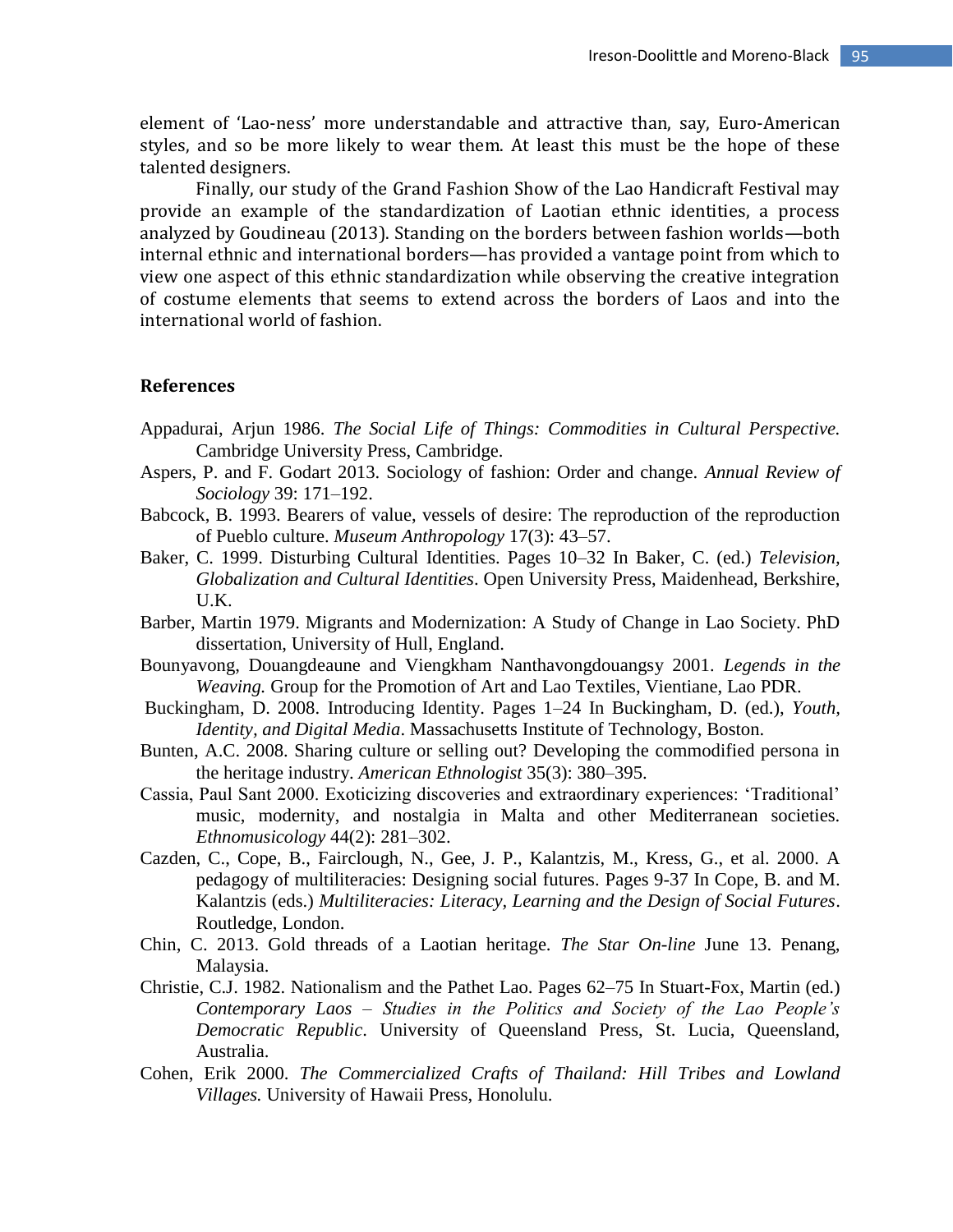- Cohodas, Marvin 1999. Elizabeth Hickox and Karuk basketry: A case study in debates on innovation and paradigms of authenticity. Pages 143-161 In Phillips, Ruth and Christopher Steiner (eds.) *Unpacking Culture: Art and Commodity in Colonial and Postcolonial Worlds*. University of California Press, Berkeley.
- Crane, D. 2000. *Fashion and Its Social Agendas: Class, Gender, and Identity in Clothing*. University of Chicago Press, Chicago.
- Crane, D. and L. Bovone 2006. Approaches to material culture: The sociology of fashion and clothing. *Poetics* 34: 319–333.
- Eisenberg, E. 2001. Building a mystery: Toward a new theory of communication and identity. *Journal of Communication* 51(3): 534–552.
- Field, Les 2009. Four kinds of authenticity? Regarding Nicaraguan pottery in Scandinavian museums, 2006-2008. *American Ethnologist* 36(3): 507–520.
- Goldstein-Gidoni, O. 1999. Kimono and the construction of gendered and cultural identities. *Ethnology* 38: 351–370.
- Goudineau, Yves. 2013. "The invention of a multiethnic heritage in Laos." Keynote Address, Fourth International Conference on Lao Studies, April 19, Madison, Wisconsin.
- Graburn, Nelson (ed.) 1976. *Ethnic and Tourist Arts: Cultural Expression from the Fourth World*. University of California Press, Berkeley.
- Green, R. 2009. Conceptions of identity and tradition in highland Malagasy clothing. *Fashion Theory.* 13(2): 177–214.
- Hansen, K.T. 2004 The world in dress**:** Anthropological perspectives on clothing, fashion, and culture. *Annual Review of Anthropology* 33: 369–92.
- Ireson-Doolittle, Carol and Geraldine Moreno-Black 2010. Traditional craft or international businesses? Vientiane textiles companies and their workers. Pages 147–164 In Adams, Karen and Thomas Hudak (eds.) *Multidisciplinary Perspectives on Lao Studies*. Arizona State University, Tempe Arizona.
- Ireson-Doolittle, Carol and Geraldine Moreno-Black 2004*. The Lao: Gender, Power, and Livelihood*. Westview Press, Boulder, Colorado.
- Ireson-Doolittle, Carol, Geraldine Moreno-Black and Minavanh Khennavong Pholsena 2002. Globalizing an ancient craft: A decade of growth for Lao weaving businesses. Pages 336–349 In Lansdowne, Helen, Philip Dearden, and William Nielson (eds.) *Communities in Southeast Asia*. University of Victoria, Victoria, BC.
- Kasfir, Sidney 2000. *Contemporary African Art*. Thames and Hudson, London.
- Kawamura, Y. 2005. *Fashion-ology: An Introduction to Fashion Studies*. Berg, Oxford, UK.
- Kirshenblatt-Gimblett, Barbara 1998. *Destination Culture: Tourism, Museums, and Heritage*. University of California Press, Berkeley, CA.
- Ling, W. 2011. From 'Made in Hong Kong' to 'Designed in Hong Kong': Searching for an Identity in Fashion. *Visual Anthropology* 24: 106–123.
- Maness, K. 1993. Teaching media-savvy students about popular media. *The English Journal*  93(3): 46–51. JSTOR Database, Accessed 9 March 2008.
- McIntosh, Linda 2004. Contemporary Phuthai Textiles. Textile Society of America Symposium Proceedings, Textile Society of America. [http://digitalcommons.unl.edu/cgi/viewcontent.cgi?article=1480&context=tsaconf,](http://digitalcommons.unl.edu/cgi/viewcontent.cgi?article=1480&context=tsaconf) last accessed March 12, 2014.
- Mead, G. H. 1985. Thought as internalised conversation. Pages 268–281 In Collins, R. (ed.) *The Sociological Traditions: Selected Readings*. Oxford University Press, New York.